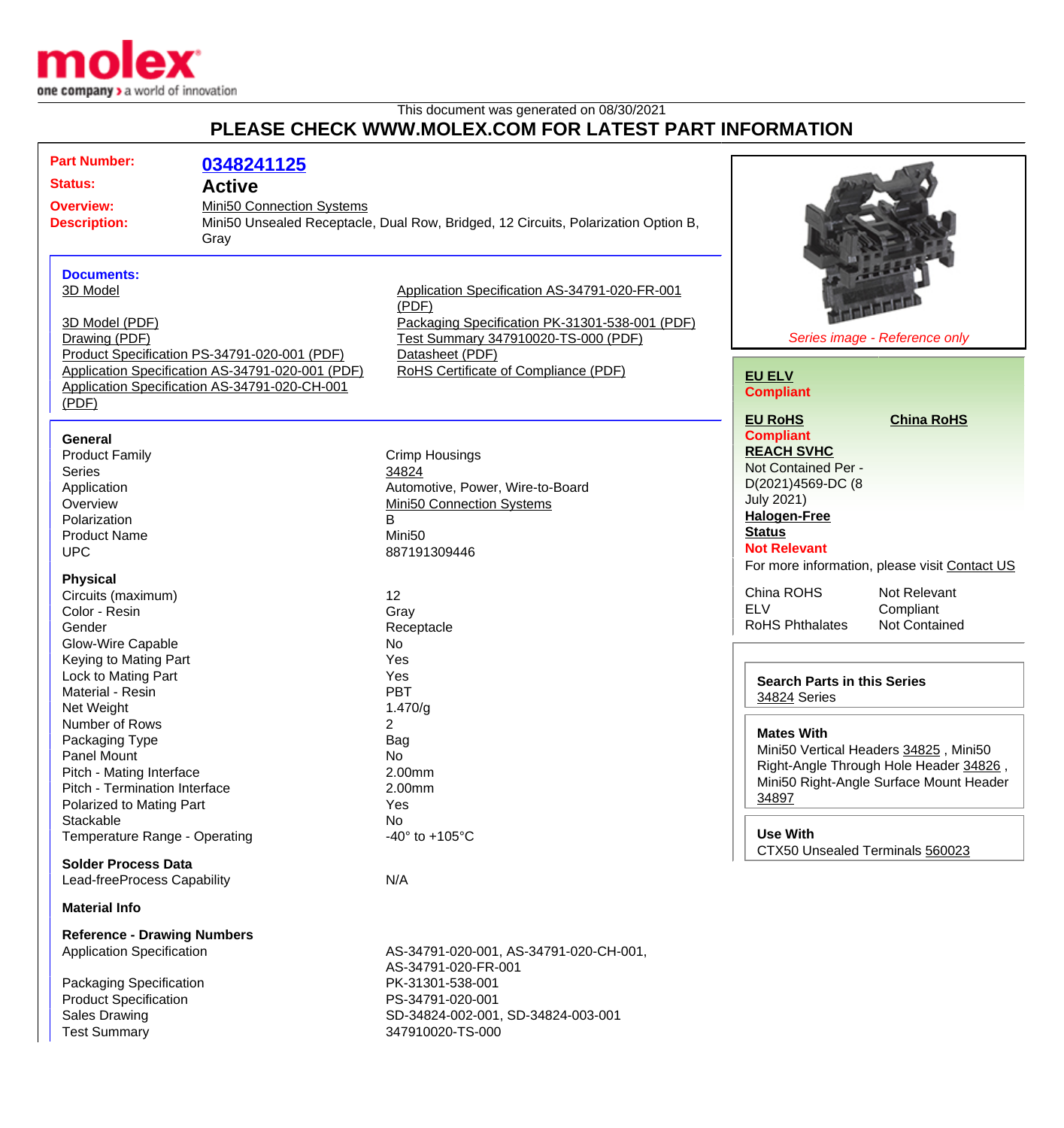This document was generated on 08/30/2021 **PLEASE CHECK WWW.MOLEX.COM FOR LATEST PART INFORMATION**